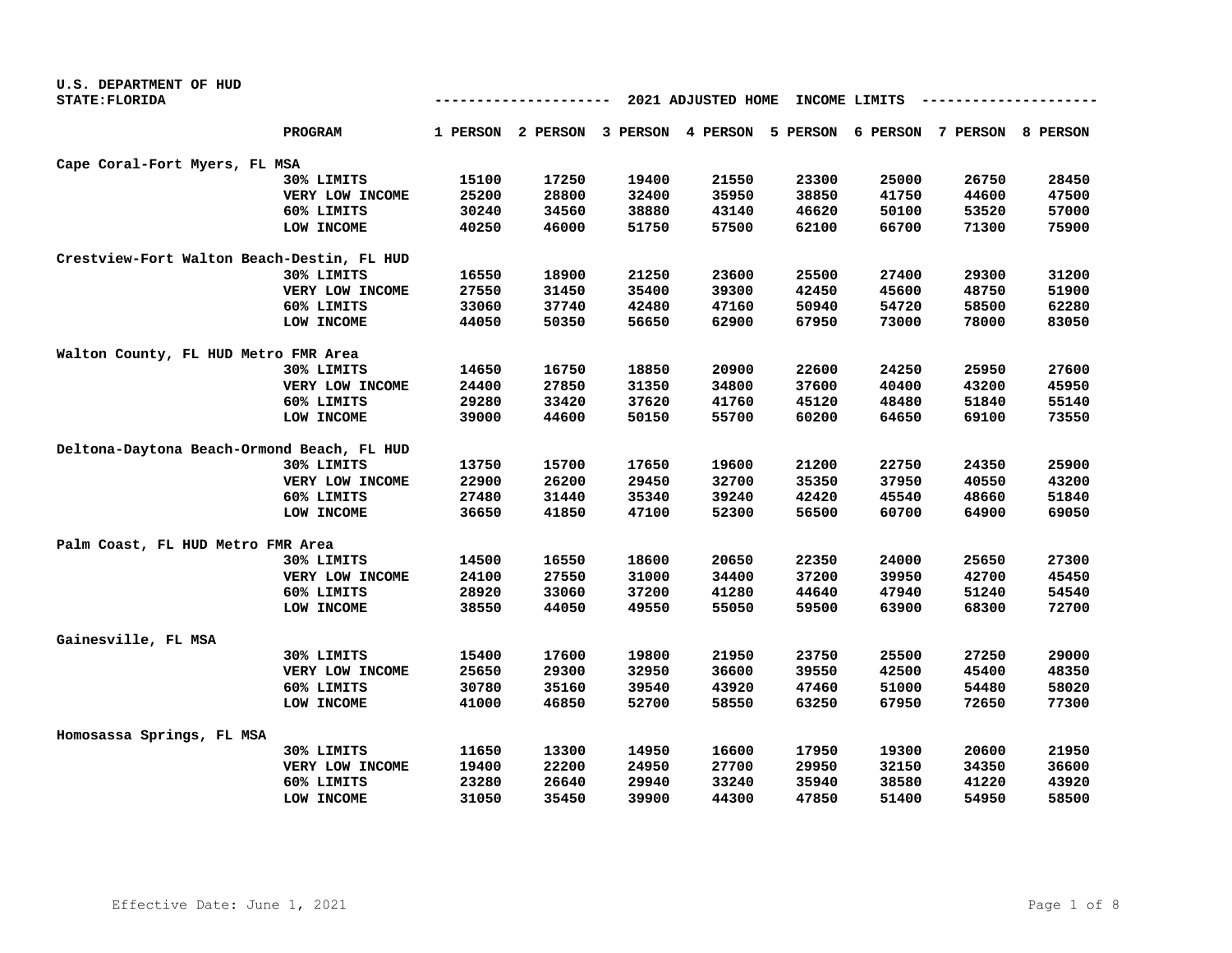| U.S. DEPARTMENT OF HUD                      |                 |                                     |       |                                     |       |       |       |                                     |       |
|---------------------------------------------|-----------------|-------------------------------------|-------|-------------------------------------|-------|-------|-------|-------------------------------------|-------|
| STATE: FLORIDA                              |                 | 2021 ADJUSTED HOME<br>INCOME LIMITS |       |                                     |       |       |       |                                     |       |
|                                             | <b>PROGRAM</b>  |                                     |       | 1 PERSON 2 PERSON 3 PERSON 4 PERSON |       |       |       | 5 PERSON 6 PERSON 7 PERSON 8 PERSON |       |
| Jacksonville, FL HUD Metro FMR Area         |                 |                                     |       |                                     |       |       |       |                                     |       |
|                                             | 30% LIMITS      | 15750                               | 18000 | 20250                               | 22450 | 24250 | 26050 | 27850                               | 29650 |
|                                             | VERY LOW INCOME | 26200                               | 29950 | 33700                               | 37400 | 40400 | 43400 | 46400                               | 49400 |
|                                             | 60% LIMITS      | 31440                               | 35940 | 40440                               | 44880 | 48480 | 52080 | 55680                               | 59280 |
|                                             | LOW INCOME      | 41900                               | 47900 | 53900                               | 59850 | 64650 | 69450 | 74250                               | 79050 |
| Baker County, FL HUD Metro FMR Area         |                 |                                     |       |                                     |       |       |       |                                     |       |
|                                             | 30% LIMITS      | 15500                               | 17700 | 19900                               | 22100 | 23900 | 25650 | 27450                               | 29200 |
|                                             | VERY LOW INCOME | 25800                               | 29500 | 33200                               | 36850 | 39800 | 42750 | 45700                               | 48650 |
|                                             | 60% LIMITS      | 30960                               | 35400 | 39840                               | 44220 | 47760 | 51300 | 54840                               | 58380 |
|                                             | LOW INCOME      | 41300                               | 47200 | 53100                               | 58950 | 63700 | 68400 | 73100                               | 77850 |
| Lakeland-Winter Haven, FL MSA               |                 |                                     |       |                                     |       |       |       |                                     |       |
|                                             | 30% LIMITS      | 12950                               | 14800 | 16650                               | 18500 | 20000 | 21500 | 22950                               | 24450 |
|                                             | VERY LOW INCOME | 21600                               | 24700 | 27800                               | 30850 | 33350 | 35800 | 38300                               | 40750 |
|                                             | 60% LIMITS      | 25920                               | 29640 | 33360                               | 37020 | 40020 | 42960 | 45960                               | 48900 |
|                                             | LOW INCOME      | 34550                               | 39500 | 44450                               | 49350 | 53300 | 57250 | 61200                               | 65150 |
| Fort Lauderdale, FL HUD Metro FMR Area      |                 |                                     |       |                                     |       |       |       |                                     |       |
|                                             | 30% LIMITS      | 18500                               | 21150 | 23800                               | 26400 | 28550 | 30650 | 32750                               | 34850 |
|                                             | VERY LOW INCOME | 30800                               | 35200 | 39600                               | 44000 | 47550 | 51050 | 54600                               | 58100 |
|                                             | 60% LIMITS      | 36960                               | 42240 | 47520                               | 52800 | 57060 | 61260 | 65520                               | 69720 |
|                                             | LOW INCOME      | 49300                               | 56350 | 63400                               | 70400 | 76050 | 81700 | 87300                               | 92950 |
| Miami-Miami Beach-Kendall, FL HUD Metro FMR |                 |                                     |       |                                     |       |       |       |                                     |       |
|                                             | 30% LIMITS      | 19000                               | 21700 | 24400                               | 27100 | 29300 | 31450 | 33650                               | 35800 |
|                                             | VERY LOW INCOME | 31650                               | 36200 | 40700                               | 45200 | 48850 | 52450 | 56050                               | 59700 |
|                                             | 60% LIMITS      | 37980                               | 43440 | 48840                               | 54240 | 58620 | 62940 | 67260                               | 71640 |
|                                             | LOW INCOME      | 50650                               | 57850 | 65100                               | 72300 | 78100 | 83900 | 89700                               | 95450 |
| West Palm Beach-Boca Raton, FL HUD Metro FM |                 |                                     |       |                                     |       |       |       |                                     |       |
|                                             | 30% LIMITS      | 18000                               | 20600 | 23150                               | 25700 | 27800 | 29850 | 31900                               | 33950 |
|                                             | VERY LOW INCOME | 30000                               | 34250 | 38550                               | 42800 | 46250 | 49650 | 53100                               | 56500 |
|                                             | 60% LIMITS      | 36000                               | 41100 | 46260                               | 51360 | 55500 | 59580 | 63720                               | 67800 |
|                                             | LOW INCOME      | 47950                               | 54800 | 61650                               | 68500 | 74000 | 79500 | 84950                               | 90450 |
| Naples-Immokalee-Marco Island, FL MSA       |                 |                                     |       |                                     |       |       |       |                                     |       |
|                                             | 30% LIMITS      | 17750                               | 20250 | 22800                               | 25300 | 27350 | 29350 | 31400                               | 33400 |
|                                             | VERY LOW INCOME | 29550                               | 33750 | 37950                               | 42150 | 45550 | 48900 | 52300                               | 55650 |
|                                             | 60% LIMITS      | 35460                               | 40500 | 45540                               | 50580 | 54660 | 58680 | 62760                               | 66780 |
|                                             | LOW INCOME      | 47250                               | 54000 | 60750                               | 67450 | 72850 | 78250 | 83650                               | 89050 |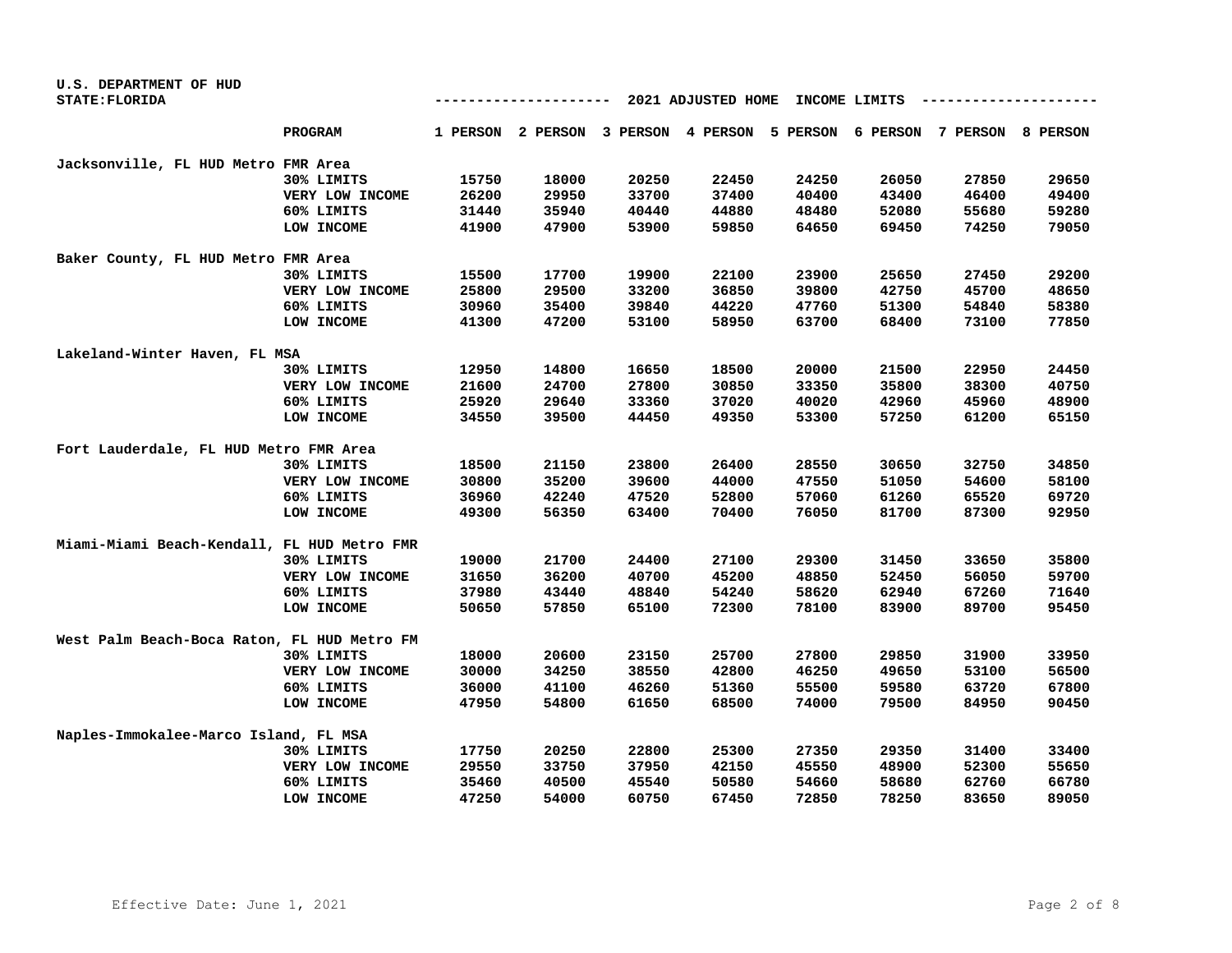| U.S. DEPARTMENT OF HUD                      |                 |       |                                     |               |       |       |       |                                     |       |
|---------------------------------------------|-----------------|-------|-------------------------------------|---------------|-------|-------|-------|-------------------------------------|-------|
| STATE: FLORIDA                              |                 |       |                                     | INCOME LIMITS |       |       |       |                                     |       |
|                                             | <b>PROGRAM</b>  |       | 1 PERSON 2 PERSON 3 PERSON 4 PERSON |               |       |       |       | 5 PERSON 6 PERSON 7 PERSON 8 PERSON |       |
| North Port-Sarasota-Bradenton, FL MSA       |                 |       |                                     |               |       |       |       |                                     |       |
|                                             | 30% LIMITS      | 16250 | 18550                               | 20850         | 23150 | 25050 | 26900 | 28750                               | 30600 |
|                                             | VERY LOW INCOME | 27050 | 30900                               | 34750         | 38600 | 41700 | 44800 | 47900                               | 51000 |
|                                             | 60% LIMITS      | 32460 | 37080                               | 41700         | 46320 | 50040 | 53760 | 57480                               | 61200 |
|                                             | LOW INCOME      | 43250 | 49400                               | 55600         | 61750 | 66700 | 71650 | 76600                               | 81550 |
| Ocala, FL MSA                               |                 |       |                                     |               |       |       |       |                                     |       |
|                                             | 30% LIMITS      | 11700 | 13400                               | 15050         | 16700 | 18050 | 19400 | 20750                               | 22050 |
|                                             | VERY LOW INCOME | 19500 | 22250                               | 25050         | 27800 | 30050 | 32250 | 34500                               | 36700 |
|                                             | 60% LIMITS      | 23400 | 26700                               | 30060         | 33360 | 36060 | 38700 | 41400                               | 44040 |
|                                             | LOW INCOME      | 31150 | 35600                               | 40050         | 44500 | 48100 | 51650 | 55200                               | 58750 |
| Orlando-Kissimmee-Sanford, FL MSA           |                 |       |                                     |               |       |       |       |                                     |       |
|                                             | 30% LIMITS      | 16050 | 18350                               | 20650         | 22900 | 24750 | 26600 | 28400                               | 30250 |
|                                             | VERY LOW INCOME | 26750 | 30550                               | 34350         | 38150 | 41250 | 44300 | 47350                               | 50400 |
|                                             | 60% LIMITS      | 32100 | 36660                               | 41220         | 45780 | 49500 | 53160 | 56820                               | 60480 |
|                                             | LOW INCOME      | 42750 | 48850                               | 54950         | 61050 | 65950 | 70850 | 75750                               | 80600 |
| Palm Bay-Melbourne-Titusville, FL MSA       |                 |       |                                     |               |       |       |       |                                     |       |
|                                             | 30% LIMITS      | 15300 | 17450                               | 19650         | 21800 | 23550 | 25300 | 27050                               | 28800 |
|                                             | VERY LOW INCOME | 25450 | 29050                               | 32700         | 36300 | 39250 | 42150 | 45050                               | 47950 |
|                                             | 60% LIMITS      | 30540 | 34860                               | 39240         | 43560 | 47100 | 50580 | 54060                               | 57540 |
|                                             | LOW INCOME      | 40700 | 46500                               | 52300         | 58100 | 62750 | 67400 | 72050                               | 76700 |
| Panama City-Lynn Haven-Panama City Beach, F |                 |       |                                     |               |       |       |       |                                     |       |
|                                             | 30% LIMITS      | 14150 | 16150                               | 18150         | 20150 | 21800 | 23400 | 25000                               | 26600 |
|                                             | VERY LOW INCOME | 23550 | 26900                               | 30250         | 33600 | 36300 | 39000 | 41700                               | 44400 |
|                                             | 60% LIMITS      | 28260 | 32280                               | 36300         | 40320 | 43560 | 46800 | 50040                               | 53280 |
|                                             | LOW INCOME      | 37650 | 43000                               | 48400         | 53750 | 58050 | 62350 | 66650                               | 70950 |
| Gulf County, FL HUD Metro FMR Area          |                 |       |                                     |               |       |       |       |                                     |       |
|                                             | 30% LIMITS      | 12350 | 14100                               | 15850         | 17600 | 19050 | 20450 | 21850                               | 23250 |
|                                             | VERY LOW INCOME | 20550 | 23500                               | 26450         | 29350 | 31700 | 34050 | 36400                               | 38750 |
|                                             | 60% LIMITS      | 24660 | 28200                               | 31740         | 35220 | 38040 | 40860 | 43680                               | 46500 |
|                                             | LOW INCOME      | 32900 | 37600                               | 42300         | 46950 | 50750 | 54500 | 58250                               | 62000 |
| Pensacola-Ferry Pass-Brent, FL MSA          |                 |       |                                     |               |       |       |       |                                     |       |
|                                             | 30% LIMITS      | 14550 | 16600                               | 18700         | 20750 | 22450 | 24100 | 25750                               | 27400 |
|                                             | VERY LOW INCOME | 24200 | 27650                               | 31100         | 34550 | 37350 | 40100 | 42850                               | 45650 |
|                                             | 60% LIMITS      | 29040 | 33180                               | 37320         | 41460 | 44820 | 48120 | 51420                               | 54780 |
|                                             | LOW INCOME      | 38750 | 44250                               | 49800         | 55300 | 59750 | 64150 | 68600                               | 73000 |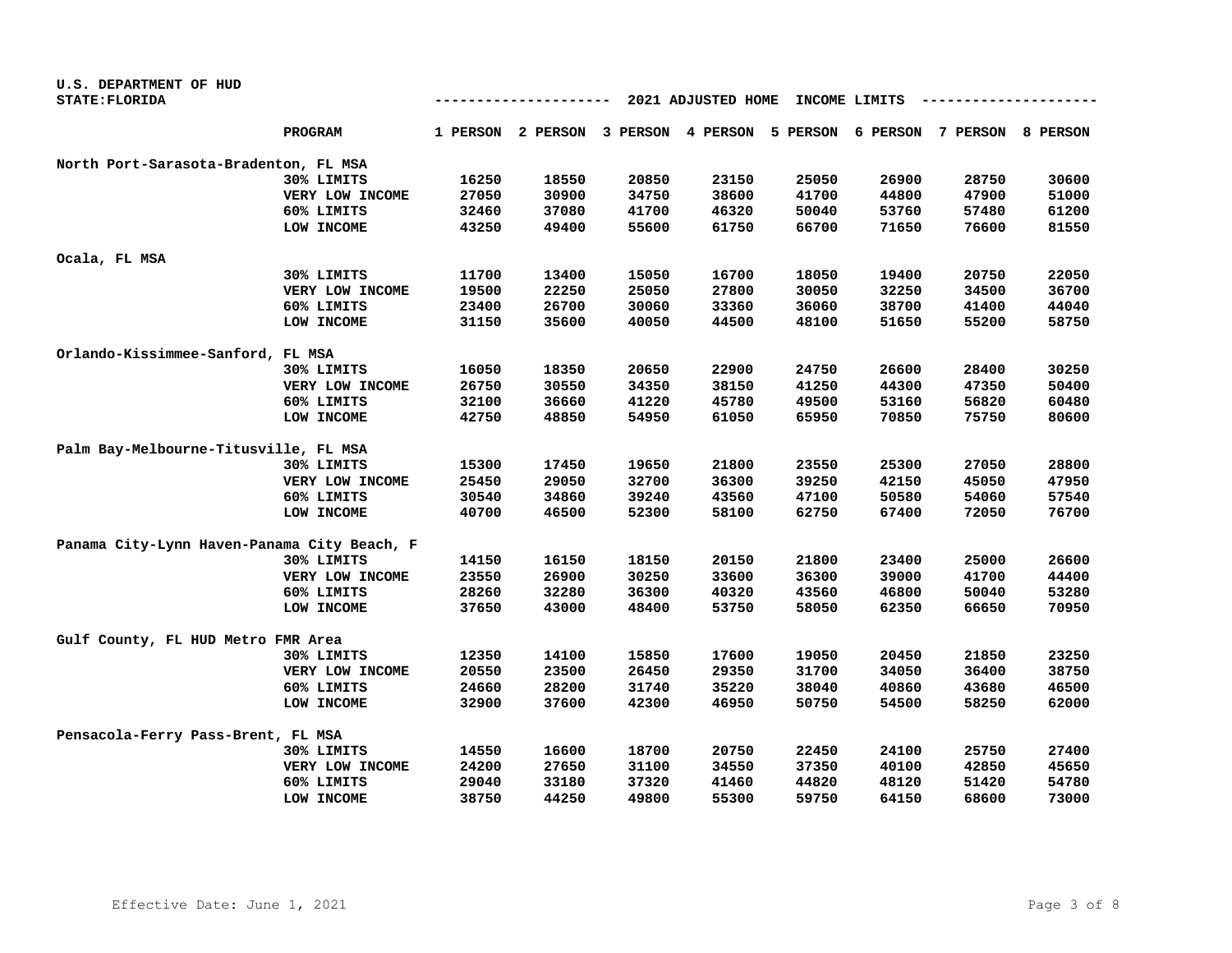| U.S. DEPARTMENT OF HUD<br>STATE: FLORIDA |                 |       |       | --    | 2021 ADJUSTED HOME |       | INCOME LIMITS |                                                                         |       |
|------------------------------------------|-----------------|-------|-------|-------|--------------------|-------|---------------|-------------------------------------------------------------------------|-------|
|                                          | <b>PROGRAM</b>  |       |       |       |                    |       |               | 1 PERSON 2 PERSON 3 PERSON 4 PERSON 5 PERSON 6 PERSON 7 PERSON 8 PERSON |       |
| Port St. Lucie, FL MSA                   |                 |       |       |       |                    |       |               |                                                                         |       |
|                                          | 30% LIMITS      | 15050 | 17200 | 19350 | 21450              | 23200 | 24900         | 26600                                                                   | 28350 |
|                                          | VERY LOW INCOME | 25050 | 28600 | 32200 | 35750              | 38650 | 41500         | 44350                                                                   | 47200 |
|                                          | 60% LIMITS      | 30060 | 34320 | 38640 | 42900              | 46380 | 49800         | 53220                                                                   | 56640 |
|                                          | LOW INCOME      | 40050 | 45800 | 51500 | 57200              | 61800 | 66400         | 70950                                                                   | 75550 |
| Punta Gorda, FL MSA                      |                 |       |       |       |                    |       |               |                                                                         |       |
|                                          | 30% LIMITS      | 13650 | 15600 | 17550 | 19450              | 21050 | 22600         | 24150                                                                   | 25700 |
|                                          | VERY LOW INCOME | 22700 | 25950 | 29200 | 32400              | 35000 | 37600         | 40200                                                                   | 42800 |
|                                          | 60% LIMITS      | 27240 | 31140 | 35040 | 38880              | 42000 | 45120         | 48240                                                                   | 51360 |
|                                          | LOW INCOME      | 36300 | 41500 | 46700 | 51850              | 56000 | 60150         | 64300                                                                   | 68450 |
| Sebastian-Vero Beach, FL MSA             |                 |       |       |       |                    |       |               |                                                                         |       |
|                                          | 30% LIMITS      | 15350 | 17550 | 19750 | 21900              | 23700 | 25450         | 27200                                                                   | 28950 |
|                                          | VERY LOW INCOME | 25550 | 29200 | 32850 | 36500              | 39450 | 42350         | 45300                                                                   | 48200 |
|                                          | 60% LIMITS      | 30660 | 35040 | 39420 | 43800              | 47340 | 50820         | 54360                                                                   | 57840 |
|                                          | LOW INCOME      | 40900 | 46750 | 52600 | 58400              | 63100 | 67750         | 72450                                                                   | 77100 |
| Sebring, FL MSA                          |                 |       |       |       |                    |       |               |                                                                         |       |
|                                          | 30% LIMITS      | 11650 | 13300 | 14950 | 16600              | 17950 | 19300         | 20600                                                                   | 21950 |
|                                          | VERY LOW INCOME | 19400 | 22200 | 24950 | 27700              | 29950 | 32150         | 34350                                                                   | 36600 |
|                                          | 60% LIMITS      | 23280 | 26640 | 29940 | 33240              | 35940 | 38580         | 41220                                                                   | 43920 |
|                                          | LOW INCOME      | 31050 | 35450 | 39900 | 44300              | 47850 | 51400         | 54950                                                                   | 58500 |
| Tallahassee, FL HUD Metro FMR Area       |                 |       |       |       |                    |       |               |                                                                         |       |
|                                          | 30% LIMITS      | 16050 | 18350 | 20650 | 22900              | 24750 | 26600         | 28400                                                                   | 30250 |
|                                          | VERY LOW INCOME | 26750 | 30550 | 34350 | 38150              | 41250 | 44300         | 47350                                                                   | 50400 |
|                                          | 60% LIMITS      | 32100 | 36660 | 41220 | 45780              | 49500 | 53160         | 56820                                                                   | 60480 |
|                                          | LOW INCOME      | 42750 | 48850 | 54950 | 61050              | 65950 | 70850         | 75750                                                                   | 80600 |
| Wakulla County, FL HUD Metro FMR Area    |                 |       |       |       |                    |       |               |                                                                         |       |
|                                          | 30% LIMITS      | 15400 | 17600 | 19800 | 21950              | 23750 | 25500         | 27250                                                                   | 29000 |
|                                          | VERY LOW INCOME | 25600 | 29250 | 32900 | 36550              | 39500 | 42400         | 45350                                                                   | 48250 |
|                                          | 60% LIMITS      | 30720 | 35100 | 39480 | 43860              | 47400 | 50880         | 54420                                                                   | 57900 |
|                                          | LOW INCOME      | 40950 | 46800 | 52650 | 58500              | 63200 | 67900         | 72550                                                                   | 77250 |
| Tampa-St. Petersburg-Clearwater, FL MSA  |                 |       |       |       |                    |       |               |                                                                         |       |
|                                          | 30% LIMITS      | 15550 | 17750 | 19950 | 22150              | 23950 | 25700         | 27500                                                                   | 29250 |
|                                          | VERY LOW INCOME | 25850 | 29550 | 33250 | 36900              | 39900 | 42850         | 45800                                                                   | 48750 |
|                                          | 60% LIMITS      | 31020 | 35460 | 39900 | 44280              | 47880 | 51420         | 54960                                                                   | 58500 |
|                                          | LOW INCOME      | 41350 | 47250 | 53150 | 59050              | 63800 | 68500         | 73250                                                                   | 77950 |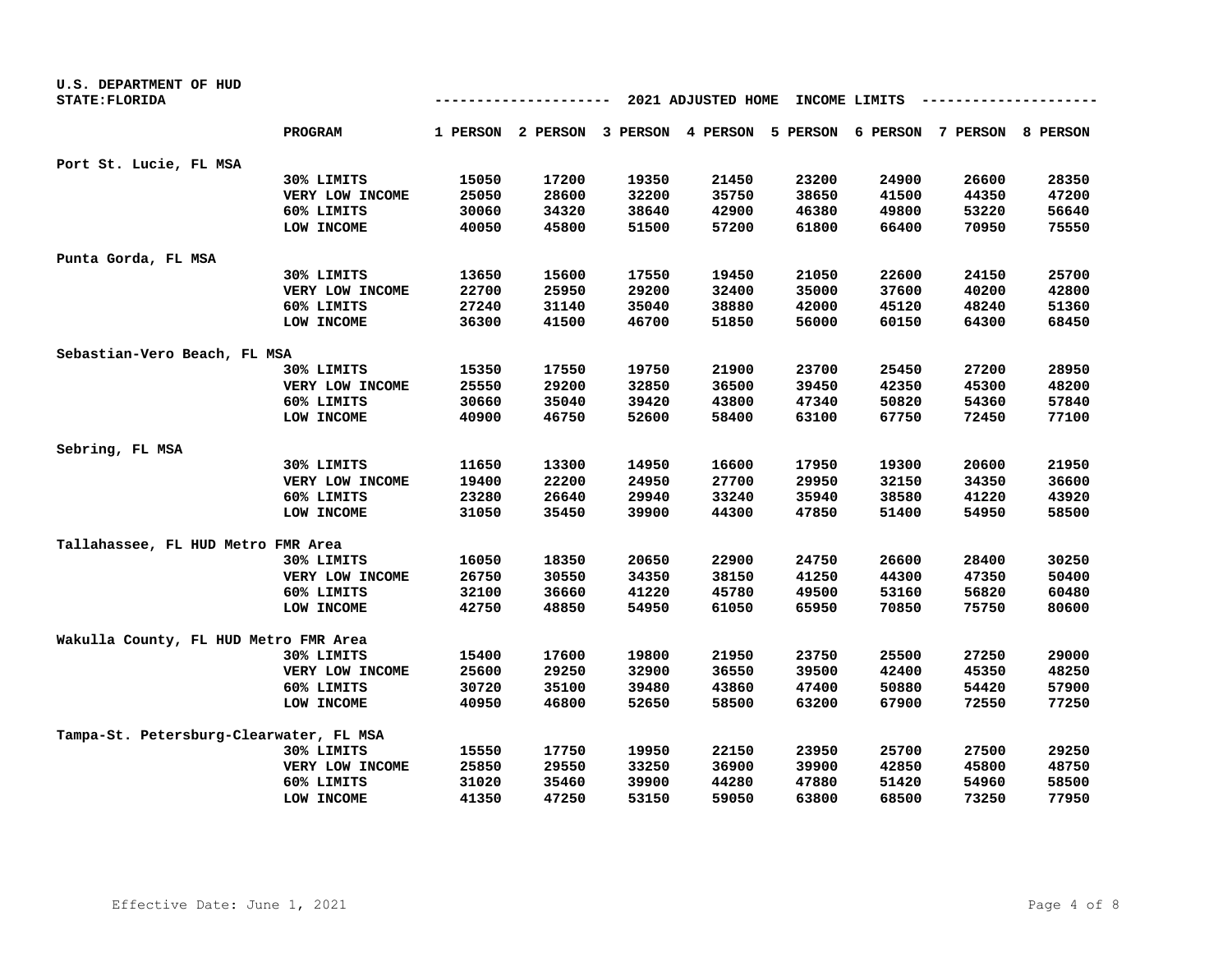| U.S. DEPARTMENT OF HUD<br>STATE: FLORIDA |                 |       |       | ---   | 2021 ADJUSTED HOME |       | INCOME LIMITS |                                                                         |       |
|------------------------------------------|-----------------|-------|-------|-------|--------------------|-------|---------------|-------------------------------------------------------------------------|-------|
|                                          | <b>PROGRAM</b>  |       |       |       |                    |       |               | 1 PERSON 2 PERSON 3 PERSON 4 PERSON 5 PERSON 6 PERSON 7 PERSON 8 PERSON |       |
| The Villages, FL MSA                     |                 |       |       |       |                    |       |               |                                                                         |       |
|                                          | 30% LIMITS      | 14150 | 16200 | 18200 | 20200              | 21850 | 23450         | 25050                                                                   | 26700 |
|                                          | VERY LOW INCOME | 23600 | 26950 | 30300 | 33650              | 36350 | 39050         | 41750                                                                   | 44450 |
|                                          | 60% LIMITS      | 28320 | 32340 | 36360 | 40380              | 43620 | 46860         | 50100                                                                   | 53340 |
|                                          | LOW INCOME      | 37700 | 43100 | 48500 | 53850              | 58200 | 62500         | 66800                                                                   | 71100 |
| Bradford County, FL                      |                 |       |       |       |                    |       |               |                                                                         |       |
|                                          | 30% LIMITS      | 12150 | 13850 | 15600 | 17300              | 18700 | 20100         | 21500                                                                   | 22850 |
|                                          | VERY LOW INCOME | 20200 | 23100 | 26000 | 28850              | 31200 | 33500         | 35800                                                                   | 38100 |
|                                          | 60% LIMITS      | 24240 | 27720 | 31200 | 34620              | 37440 | 40200         | 42960                                                                   | 45720 |
|                                          | LOW INCOME      | 32350 | 36950 | 41550 | 46150              | 49850 | 53550         | 57250                                                                   | 60950 |
| Calhoun County, FL                       |                 |       |       |       |                    |       |               |                                                                         |       |
|                                          | 30% LIMITS      | 11650 | 13300 | 14950 | 16600              | 17950 | 19300         | 20600                                                                   | 21950 |
|                                          | VERY LOW INCOME | 19400 | 22200 | 24950 | 27700              | 29950 | 32150         | 34350                                                                   | 36600 |
|                                          | 60% LIMITS      | 23280 | 26640 | 29940 | 33240              | 35940 | 38580         | 41220                                                                   | 43920 |
|                                          | LOW INCOME      | 31050 | 35450 | 39900 | 44300              | 47850 | 51400         | 54950                                                                   | 58500 |
| Columbia County, FL                      |                 |       |       |       |                    |       |               |                                                                         |       |
|                                          | 30% LIMITS      | 12400 | 14150 | 15900 | 17650              | 19100 | 20500         | 21900                                                                   | 23300 |
|                                          | VERY LOW INCOME | 20600 | 23550 | 26500 | 29400              | 31800 | 34150         | 36500                                                                   | 38850 |
|                                          | 60% LIMITS      | 24720 | 28260 | 31800 | 35280              | 38160 | 40980         | 43800                                                                   | 46620 |
|                                          | LOW INCOME      | 32900 | 37600 | 42300 | 47000              | 50800 | 54550         | 58300                                                                   | 62050 |
| DeSoto County, FL                        |                 |       |       |       |                    |       |               |                                                                         |       |
|                                          | 30% LIMITS      | 11650 | 13300 | 14950 | 16600              | 17950 | 19300         | 20600                                                                   | 21950 |
|                                          | VERY LOW INCOME | 19400 | 22200 | 24950 | 27700              | 29950 | 32150         | 34350                                                                   | 36600 |
|                                          | 60% LIMITS      | 23280 | 26640 | 29940 | 33240              | 35940 | 38580         | 41220                                                                   | 43920 |
|                                          | LOW INCOME      | 31050 | 35450 | 39900 | 44300              | 47850 | 51400         | 54950                                                                   | 58500 |
| Dixie County, FL                         |                 |       |       |       |                    |       |               |                                                                         |       |
|                                          | 30% LIMITS      | 11650 | 13300 | 14950 | 16600              | 17950 | 19300         | 20600                                                                   | 21950 |
|                                          | VERY LOW INCOME | 19400 | 22200 | 24950 | 27700              | 29950 | 32150         | 34350                                                                   | 36600 |
|                                          | 60% LIMITS      | 23280 | 26640 | 29940 | 33240              | 35940 | 38580         | 41220                                                                   | 43920 |
|                                          | LOW INCOME      | 31050 | 35450 | 39900 | 44300              | 47850 | 51400         | 54950                                                                   | 58500 |
| Franklin County, FL                      |                 |       |       |       |                    |       |               |                                                                         |       |
|                                          | 30% LIMITS      | 12250 | 14000 | 15750 | 17450              | 18850 | 20250         | 21650                                                                   | 23050 |
|                                          | VERY LOW INCOME | 20350 | 23250 | 26150 | 29050              | 31400 | 33700         | 36050                                                                   | 38350 |
|                                          | 60% LIMITS      | 24420 | 27900 | 31380 | 34860              | 37680 | 40440         | 43260                                                                   | 46020 |
|                                          | LOW INCOME      | 32550 | 37200 | 41850 | 46500              | 50250 | 53950         | 57700                                                                   | 61400 |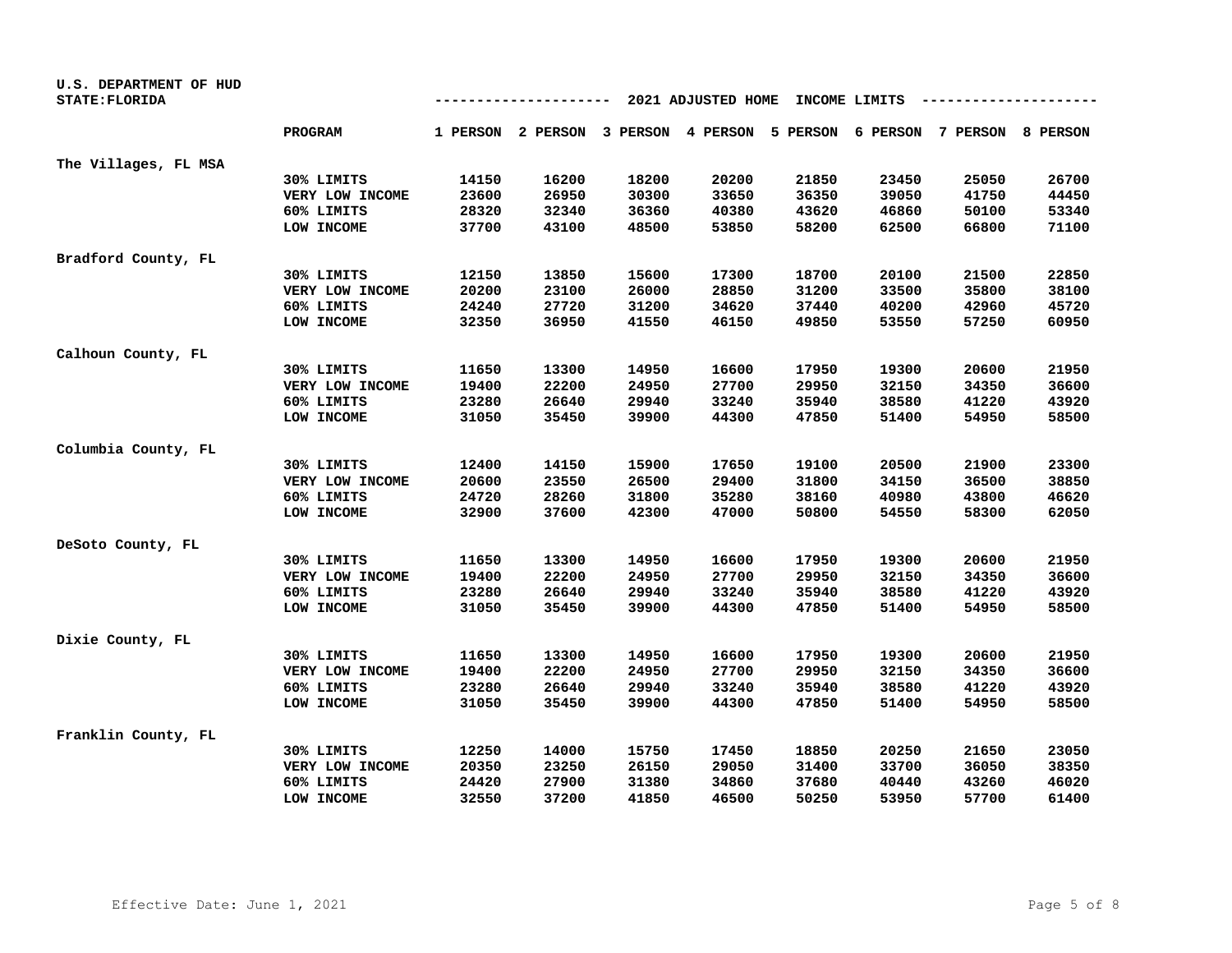| U.S. DEPARTMENT OF HUD<br>STATE: FLORIDA |                 |       |       | ---   | 2021 ADJUSTED HOME |       | INCOME LIMITS |                                                                         |       |
|------------------------------------------|-----------------|-------|-------|-------|--------------------|-------|---------------|-------------------------------------------------------------------------|-------|
|                                          | <b>PROGRAM</b>  |       |       |       |                    |       |               | 1 PERSON 2 PERSON 3 PERSON 4 PERSON 5 PERSON 6 PERSON 7 PERSON 8 PERSON |       |
| Glades County, FL                        |                 |       |       |       |                    |       |               |                                                                         |       |
|                                          | 30% LIMITS      | 11650 | 13300 | 14950 | 16600              | 17950 | 19300         | 20600                                                                   | 21950 |
|                                          | VERY LOW INCOME | 19400 | 22200 | 24950 | 27700              | 29950 | 32150         | 34350                                                                   | 36600 |
|                                          | 60% LIMITS      | 23280 | 26640 | 29940 | 33240              | 35940 | 38580         | 41220                                                                   | 43920 |
|                                          | LOW INCOME      | 31050 | 35450 | 39900 | 44300              | 47850 | 51400         | 54950                                                                   | 58500 |
| Hamilton County, FL                      |                 |       |       |       |                    |       |               |                                                                         |       |
|                                          | 30% LIMITS      | 11650 | 13300 | 14950 | 16600              | 17950 | 19300         | 20600                                                                   | 21950 |
|                                          | VERY LOW INCOME | 19400 | 22200 | 24950 | 27700              | 29950 | 32150         | 34350                                                                   | 36600 |
|                                          | 60% LIMITS      | 23280 | 26640 | 29940 | 33240              | 35940 | 38580         | 41220                                                                   | 43920 |
|                                          | LOW INCOME      | 31050 | 35450 | 39900 | 44300              | 47850 | 51400         | 54950                                                                   | 58500 |
| Hardee County, FL                        |                 |       |       |       |                    |       |               |                                                                         |       |
|                                          | 30% LIMITS      | 11650 | 13300 | 14950 | 16600              | 17950 | 19300         | 20600                                                                   | 21950 |
|                                          | VERY LOW INCOME | 19400 | 22200 | 24950 | 27700              | 29950 | 32150         | 34350                                                                   | 36600 |
|                                          | 60% LIMITS      | 23280 | 26640 | 29940 | 33240              | 35940 | 38580         | 41220                                                                   | 43920 |
|                                          | LOW INCOME      | 31050 | 35450 | 39900 | 44300              | 47850 | 51400         | 54950                                                                   | 58500 |
| Hendry County, FL                        |                 |       |       |       |                    |       |               |                                                                         |       |
|                                          | 30% LIMITS      | 11650 | 13300 | 14950 | 16600              | 17950 | 19300         | 20600                                                                   | 21950 |
|                                          | VERY LOW INCOME | 19400 | 22200 | 24950 | 27700              | 29950 | 32150         | 34350                                                                   | 36600 |
|                                          | 60% LIMITS      | 23280 | 26640 | 29940 | 33240              | 35940 | 38580         | 41220                                                                   | 43920 |
|                                          | LOW INCOME      | 31050 | 35450 | 39900 | 44300              | 47850 | 51400         | 54950                                                                   | 58500 |
| Holmes County, FL                        |                 |       |       |       |                    |       |               |                                                                         |       |
|                                          | 30% LIMITS      | 11650 | 13300 | 14950 | 16600              | 17950 | 19300         | 20600                                                                   | 21950 |
|                                          | VERY LOW INCOME | 19400 | 22200 | 24950 | 27700              | 29950 | 32150         | 34350                                                                   | 36600 |
|                                          | 60% LIMITS      | 23280 | 26640 | 29940 | 33240              | 35940 | 38580         | 41220                                                                   | 43920 |
|                                          | LOW INCOME      | 31050 | 35450 | 39900 | 44300              | 47850 | 51400         | 54950                                                                   | 58500 |
| Jackson County, FL                       |                 |       |       |       |                    |       |               |                                                                         |       |
|                                          | 30% LIMITS      | 11650 | 13300 | 14950 | 16600              | 17950 | 19300         | 20600                                                                   | 21950 |
|                                          | VERY LOW INCOME | 19400 | 22200 | 24950 | 27700              | 29950 | 32150         | 34350                                                                   | 36600 |
|                                          | 60% LIMITS      | 23280 | 26640 | 29940 | 33240              | 35940 | 38580         | 41220                                                                   | 43920 |
|                                          | LOW INCOME      | 31050 | 35450 | 39900 | 44300              | 47850 | 51400         | 54950                                                                   | 58500 |
| Lafayette County, FL                     |                 |       |       |       |                    |       |               |                                                                         |       |
|                                          | 30% LIMITS      | 12050 | 13750 | 15450 | 17150              | 18550 | 19900         | 21300                                                                   | 22650 |
|                                          | VERY LOW INCOME | 20000 | 22850 | 25700 | 28550              | 30850 | 33150         | 35450                                                                   | 37700 |
|                                          | 60% LIMITS      | 24000 | 27420 | 30840 | 34260              | 37020 | 39780         | 42540                                                                   | 45240 |
|                                          | LOW INCOME      | 32000 | 36600 | 41150 | 45700              | 49400 | 53050         | 56700                                                                   | 60350 |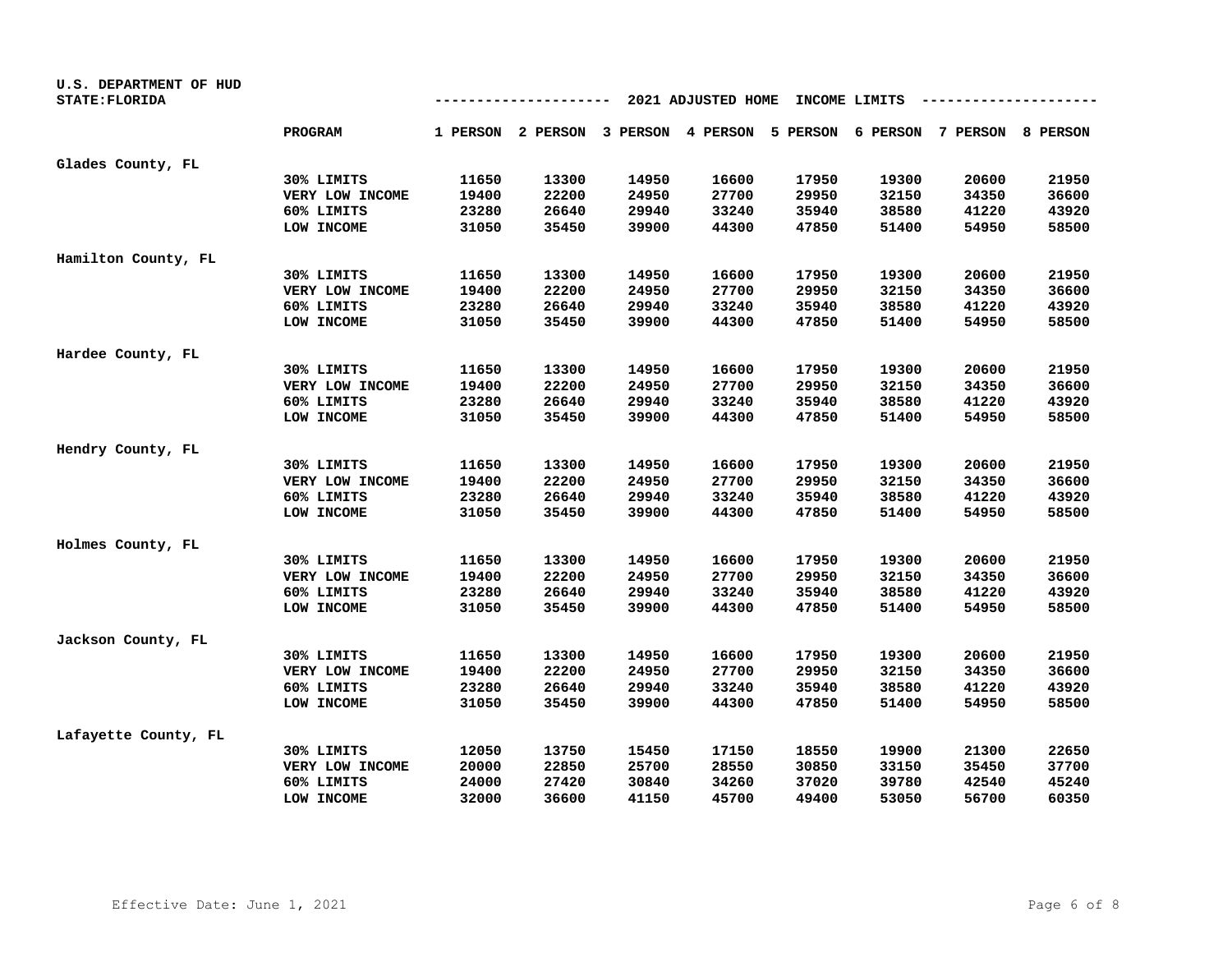| U.S. DEPARTMENT OF HUD<br>STATE: FLORIDA |                 |       | -------- |       | 2021 ADJUSTED HOME |       | INCOME LIMITS |                                                                         |        |
|------------------------------------------|-----------------|-------|----------|-------|--------------------|-------|---------------|-------------------------------------------------------------------------|--------|
|                                          | <b>PROGRAM</b>  |       |          |       |                    |       |               | 1 PERSON 2 PERSON 3 PERSON 4 PERSON 5 PERSON 6 PERSON 7 PERSON 8 PERSON |        |
| Levy County, FL                          |                 |       |          |       |                    |       |               |                                                                         |        |
|                                          | 30% LIMITS      | 11650 | 13300    | 14950 | 16600              | 17950 | 19300         | 20600                                                                   | 21950  |
|                                          | VERY LOW INCOME | 19400 | 22200    | 24950 | 27700              | 29950 | 32150         | 34350                                                                   | 36600  |
|                                          | 60% LIMITS      | 23280 | 26640    | 29940 | 33240              | 35940 | 38580         | 41220                                                                   | 43920  |
|                                          | LOW INCOME      | 31050 | 35450    | 39900 | 44300              | 47850 | 51400         | 54950                                                                   | 58500  |
| Liberty County, FL                       |                 |       |          |       |                    |       |               |                                                                         |        |
|                                          | 30% LIMITS      | 11650 | 13300    | 14950 | 16600              | 17950 | 19300         | 20600                                                                   | 21950  |
|                                          | VERY LOW INCOME | 19400 | 22200    | 24950 | 27700              | 29950 | 32150         | 34350                                                                   | 36600  |
|                                          | 60% LIMITS      | 23280 | 26640    | 29940 | 33240              | 35940 | 38580         | 41220                                                                   | 43920  |
|                                          | LOW INCOME      | 31050 | 35450    | 39900 | 44300              | 47850 | 51400         | 54950                                                                   | 58500  |
| Madison County, FL                       |                 |       |          |       |                    |       |               |                                                                         |        |
|                                          | 30% LIMITS      | 11650 | 13300    | 14950 | 16600              | 17950 | 19300         | 20600                                                                   | 21950  |
|                                          | VERY LOW INCOME | 19400 | 22200    | 24950 | 27700              | 29950 | 32150         | 34350                                                                   | 36600  |
|                                          | 60% LIMITS      | 23280 | 26640    | 29940 | 33240              | 35940 | 38580         | 41220                                                                   | 43920  |
|                                          | LOW INCOME      | 31050 | 35450    | 39900 | 44300              | 47850 | 51400         | 54950                                                                   | 58500  |
| Monroe County, FL                        |                 |       |          |       |                    |       |               |                                                                         |        |
|                                          | 30% LIMITS      | 21350 | 24400    | 27450 | 30500              | 32950 | 35400         | 37850                                                                   | 40300  |
|                                          | VERY LOW INCOME | 35600 | 40700    | 45800 | 50850              | 54950 | 59000         | 63100                                                                   | 67150  |
|                                          | 60% LIMITS      | 42720 | 48840    | 54960 | 61020              | 65940 | 70800         | 75720                                                                   | 80580  |
|                                          | LOW INCOME      | 56950 | 65100    | 73250 | 81350              | 87900 | 94400         | 100900                                                                  | 107400 |
| Okeechobee County, FL                    |                 |       |          |       |                    |       |               |                                                                         |        |
|                                          | 30% LIMITS      | 11650 | 13300    | 14950 | 16600              | 17950 | 19300         | 20600                                                                   | 21950  |
|                                          | VERY LOW INCOME | 19400 | 22200    | 24950 | 27700              | 29950 | 32150         | 34350                                                                   | 36600  |
|                                          | 60% LIMITS      | 23280 | 26640    | 29940 | 33240              | 35940 | 38580         | 41220                                                                   | 43920  |
|                                          | LOW INCOME      | 31050 | 35450    | 39900 | 44300              | 47850 | 51400         | 54950                                                                   | 58500  |
| Putnam County, FL                        |                 |       |          |       |                    |       |               |                                                                         |        |
|                                          | 30% LIMITS      | 11650 | 13300    | 14950 | 16600              | 17950 | 19300         | 20600                                                                   | 21950  |
|                                          | VERY LOW INCOME | 19400 | 22200    | 24950 | 27700              | 29950 | 32150         | 34350                                                                   | 36600  |
|                                          | 60% LIMITS      | 23280 | 26640    | 29940 | 33240              | 35940 | 38580         | 41220                                                                   | 43920  |
|                                          | LOW INCOME      | 31050 | 35450    | 39900 | 44300              | 47850 | 51400         | 54950                                                                   | 58500  |
| Suwannee County, FL                      |                 |       |          |       |                    |       |               |                                                                         |        |
|                                          | 30% LIMITS      | 11650 | 13300    | 14950 | 16600              | 17950 | 19300         | 20600                                                                   | 21950  |
|                                          | VERY LOW INCOME | 19400 | 22200    | 24950 | 27700              | 29950 | 32150         | 34350                                                                   | 36600  |
|                                          | 60% LIMITS      | 23280 | 26640    | 29940 | 33240              | 35940 | 38580         | 41220                                                                   | 43920  |
|                                          | LOW INCOME      | 31050 | 35450    | 39900 | 44300              | 47850 | 51400         | 54950                                                                   | 58500  |